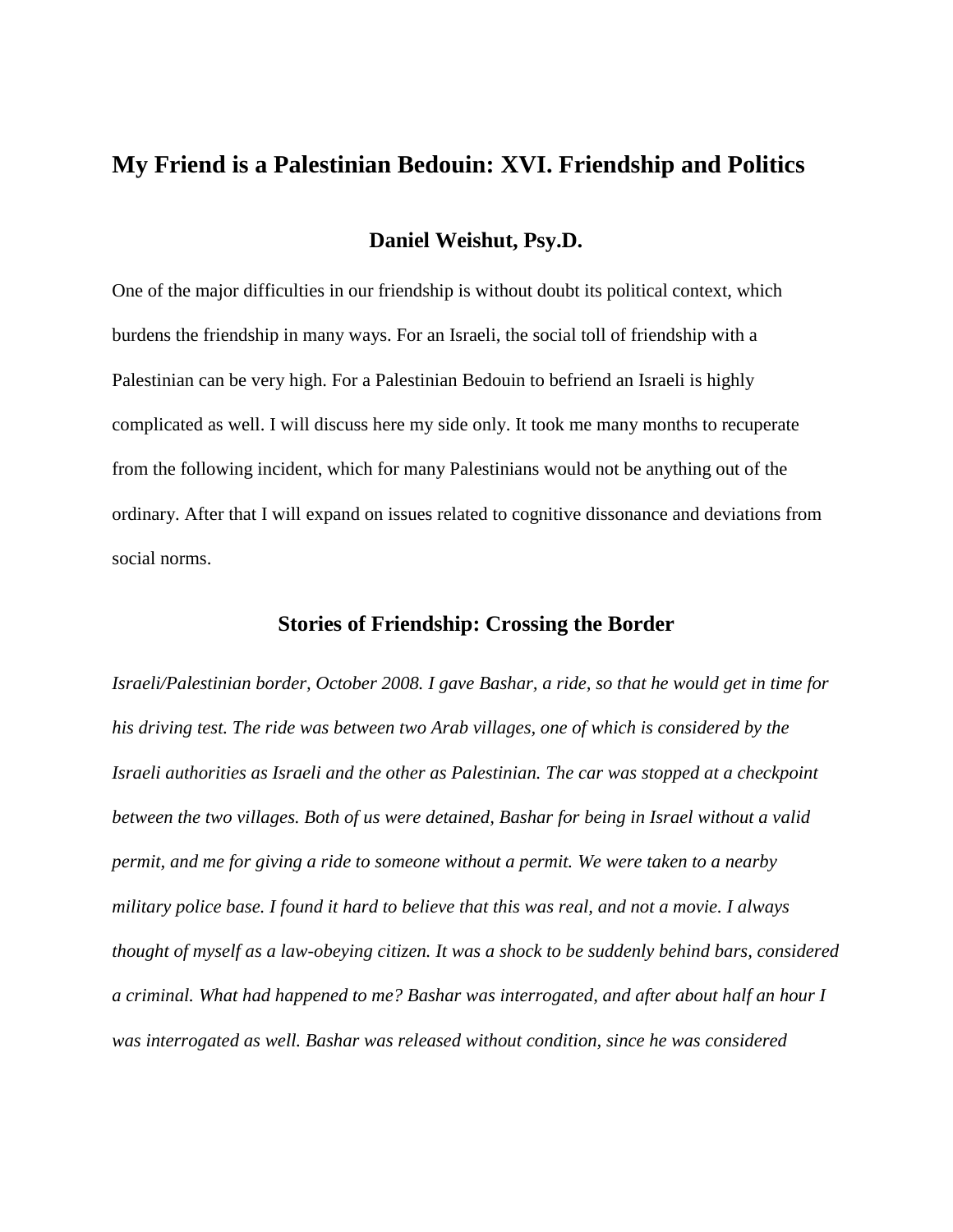*"clean" by the security forces. My fingerprints were taken and my car was confiscated for a month. I was released on grounds of bail and informed that I will be charged in court.* 

### **Cognitive Dissonance**

I believe that most friends in Western Europe or North America do not consider the relationship between their friendship and politics, even if such a relationship may exist. In Israel, national politics are more in the foreground and may create heated discussions on divergent points of view, over which friendships could fall apart. Politics are inescapable when the friendship concerns an Israeli and a Palestinian, even if the national politics are not discussed within friendship, as in our case. This could already be learned from the story about the netstick, but it never became as clear as in the story I just described.

In recent years, in many parts in the center and north of Israel one may succeed to live one's daily life relatively undisturbed –consciously - by the Israeli-Palestinian conflict, but when living in Jerusalem (or in the south of Israel, near Gaza) this conflict cannot be ignored. In the last years – since the building of the separation wall - things seem calmer, but even today the threat of death is always there. There were years that I feared driving behind buses, wary that they would explode by means of a suicide bomber. Once on my way to university, I had the scary experience of arriving at a bus stop at which a few hours before a bomb had exploded. Furthermore, I had friends and clients killed in terrorist attacks. In French Hill, the neighborhood I live in now, there were several terrorist attacks. From my home I can hear at nights loud noises from the adjacent Palestinian village, but I cannot always identify whether these are from fireworks at weddings or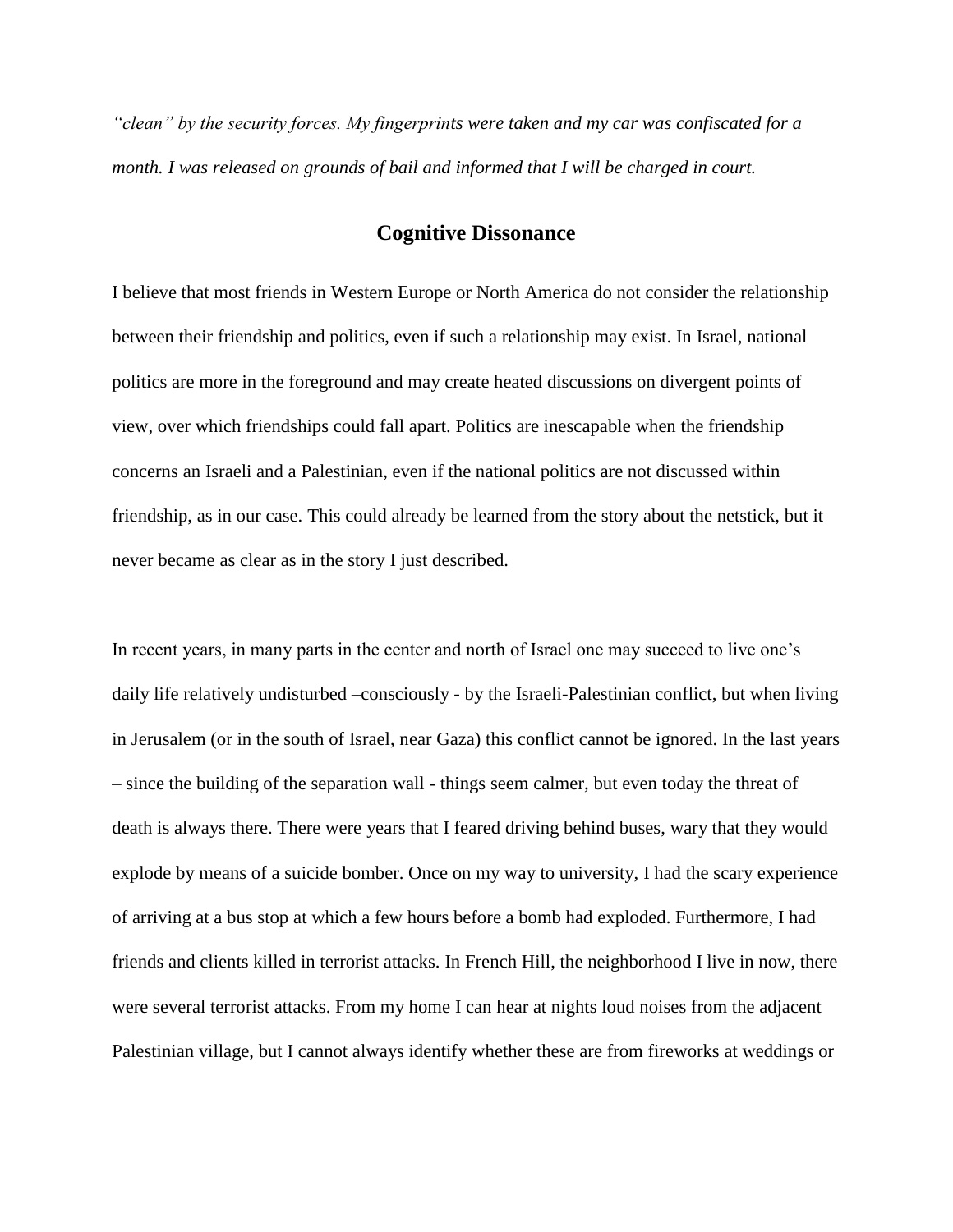from shooting by soldiers to disperse a riot. In order to keep one's peace of mind, one has to repress this kind of thing.

The separation wall I described in the first incident in this chapter plays a central role in our friendship; it is both a physical and symbolic way of separating between us. There are checkpoints in order to pass to the Palestinian Authority, and throughout its territory. Therefore, going regularly to the Palestinian Authority, this was not the first time I was stopped at a checkpoint. However, it was the first time I was detained. In fact, it was the first time in my life that I felt threatened by the law. From my naïve point of view, the notion that giving my friend a ride brought me to the "wrong" side of society was difficult to digest. The shock came in waves. First, there was the arrest, which by itself was humiliating. Then, there was the painful understanding that I am paying a high price for my friendship, now having a police record and facing trial. In subsequent months, dynamics of cognitive dissonance created substantial psychological discomfort (cf. Festinger, 1957) and required that I revise my self-image, the image of my friends and the image of the country I had been living in for almost thirty years. The cognitions I had of myself as an appreciated member of society, and of my environment as relatively fair and supportive, just did not fit together with what I experienced around the incident.

#### **Deviations from the Norm and Social Support**

I will focus now on what happened in my social environment; a development that took me by surprise. I shared the story of the incident with my closer circles of friends and found that it united opinions and affected my relationships. Reactions were dependent on the attribution of the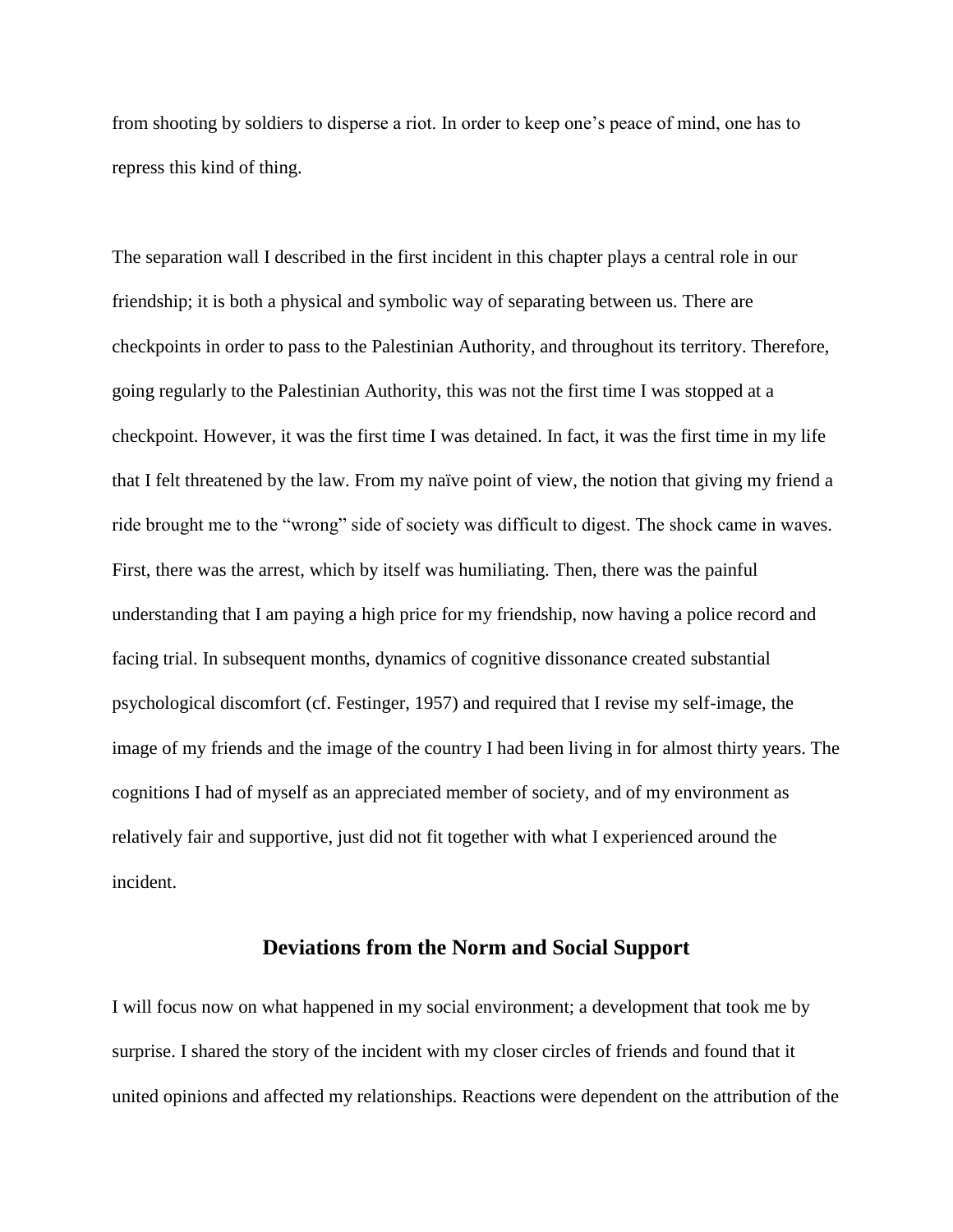cause of the event as either internal (dispositional) or external (situational) (Heider, 1958). In other words, locus of control over the event played an important role in the evaluation of the situation (Rotter, 1975). My Palestinian friends perceived the situation as something beyond my control (external locus of control) and did not consider the event something exceptional. Arrests are part of life for Palestinian Bedouin men, and I got the impression that few were never arrested. In contrast, most of my Israeli friends perceived the situation as one that I had invited (internal locus of control). Suddenly, it was possible to discern the collectivistic views of my Israeli friends. I had broken "their rules".

The tense situation between Israelis and Palestinians creates a great deal of mistrust. More than a few of my acquaintances would admit to the notion that Arabs are not to be trusted. Many of my Jewish friends were concerned about my actions and me; some of them expressing mistrust toward Palestinians in more subtle ways. Some of these friends condemned my behavior and some even considered the incident a rightful punishment of my behavior. They hoped it taught me a lesson of being more careful, and choosing my friends among Jews. They pointed at the complex Israeli-Palestinian conflict and could not appreciate my friendship with a Palestinian, which in their view was too dangerous. Furthermore, as one Jewish friend said, she felt that in some way I am being (ab)used by Bashar. As a result, neither my Palestinian friends, nor most of my Jewish friends were particularly supportive, but for different reasons. In fact, my continuing involvement in the friendship with Bashar even after this incident put strain on and changed the relationships with some of my best Jewish friends. It needs to be noted that Bashar experienced pressure on him for befriending a Jewish Israeli as well, but to a lower degree. He explained that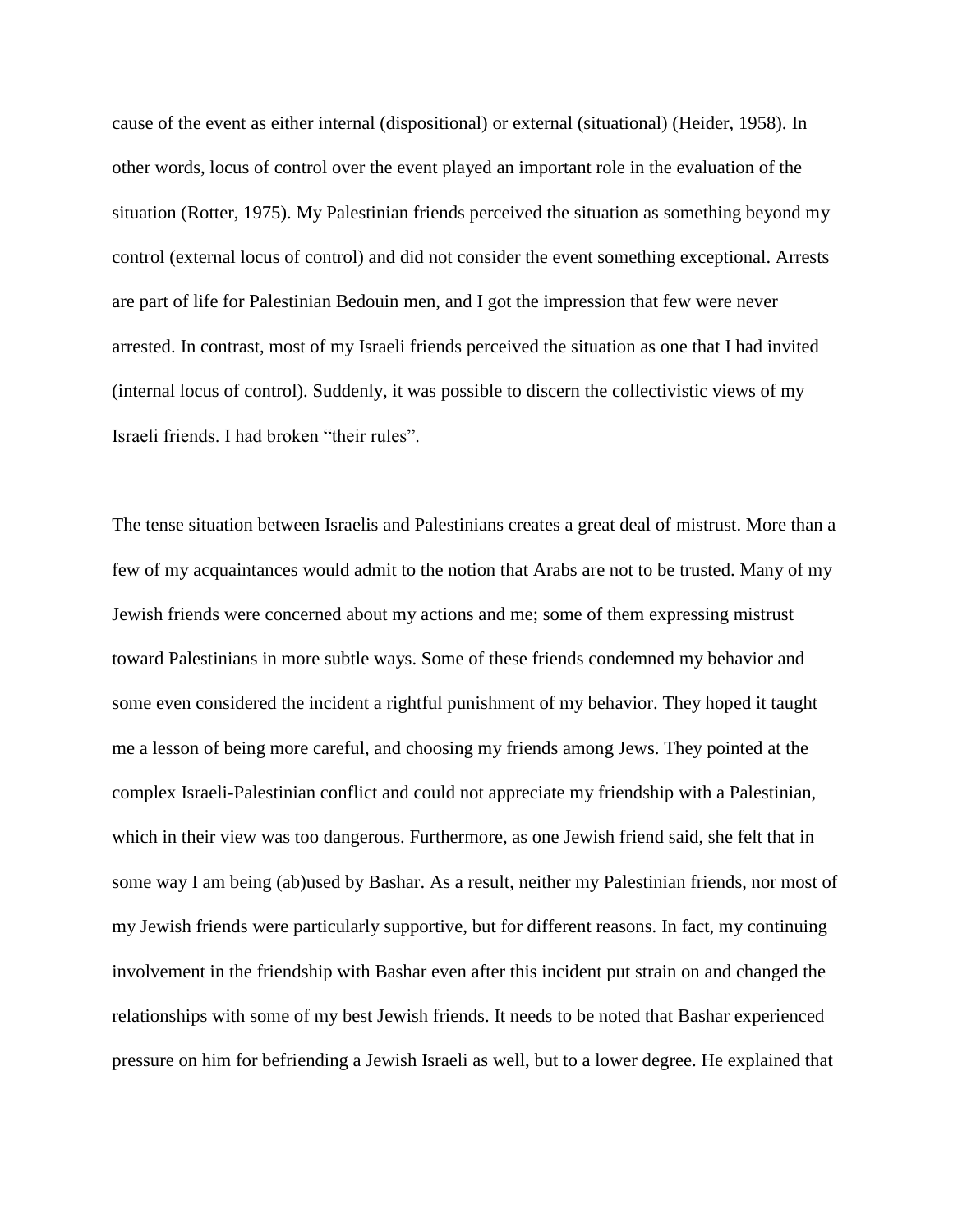Bedouins, being a nomadic people, do not so much identify nationally. They would judge a person by other measures than his nationality, like by his personality.

Social support in intercultural encounters is of utmost importance Ward et al. (2001) and luckily, not all of my Israeli friends reacted in the same negative manner. Some Jewish friends did support me during this period. Particularly striking was that my Israeli friends who originally came from the former Soviet Union were more supportive than other friends were. This compares with the finding from a study that showed that as compared to veteran Israelis, Arabs and immigrants from the former Soviet Union attributed procedural justice to law-enforcement authorities to a lesser degree. In general, immigrants from the Soviet Union felt less obliged to comply with the law, believed more strongly in the supremacy of other laws over state laws, and were more willing to take the law into their own hands when their interests seemed threatened (Yagil & Rattner, 2005). I will get back to the issue of dealing with the law in the chapter on power distance.

For Bashar it was difficult to understand why I made such a fuss about the event and shared the story with others. This was not only because he related to the event as something ordinary, but also because it involved an issue of privacy and public image. He believes that one should not share bad things about oneself, not even when one was the victim of something bad. As in the story about the netstick and our trip to Lod, in his view the incident was something to be kept private, since one's name being associated with something bad could harm one's public image. I will get back to this when describing the issue of honor. In my world, social scrutiny is lower than in his, and until this incident I was less aware of social scrutiny in my personal life.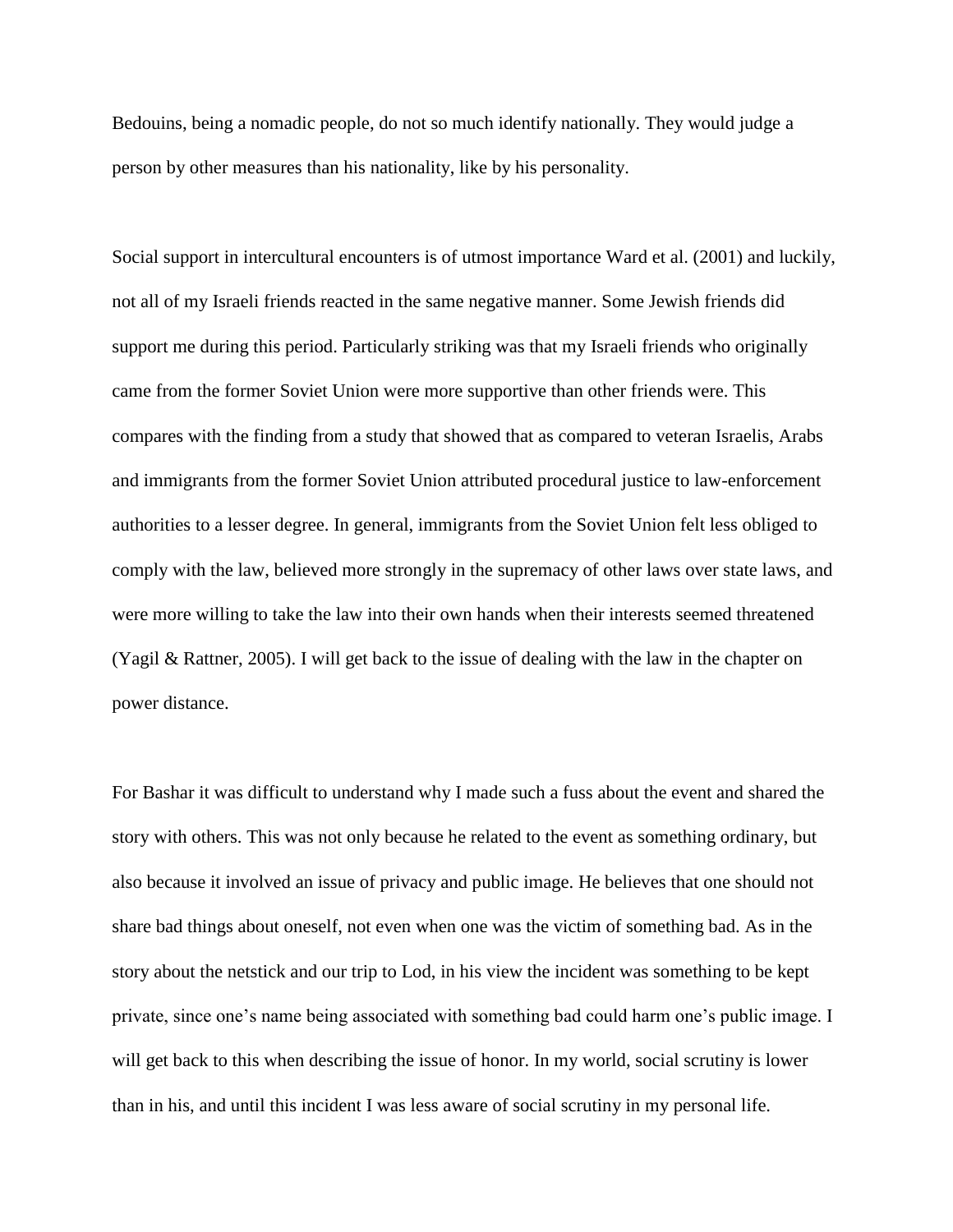Therefore, I could usually share major events with others in my life, while taking in account only marginally the effect of such a disclosure on my social image—but not this time.

## **My Experience of "Friendship and Politics"**

The incident and its consequences were a shocking confrontation with how divergent perceptions can be. I felt quite deserted by several of my friends, and realized how much I was risking in this friendship - not only my social status, but also my freedom. In fact, my perception was quite divergent from that of my friends. The separation wall and the many checkpoints often gave me "recollections" of the Holocaust, in which Jews – like my parents and grandparents – were stigmatized, and had to hide, while others took part in the resistance. Despite the highly different circumstances, I experienced situations within the realm of the friendship as if I am the one taking part in the resistance, providing assistance to those Bedouins and other Palestinians in need. Whatever perspective I chose, through the incident I learned to face that as much as I try to accommodate and support the Palestinian or Bedouin way of dealing with life, ultimately I am responsible for my own behavior.

Throughout the friendship, I occasionally faced reluctance by Palestinians to become closer out of fear I would be some kind of Israeli infiltrator. I experienced the arrest as a kind of initiation ceremony, providing me greater access to Palestinians and Palestinian life. "Being arrested" felt as being more like a Palestinian. It gave me a feeling of entitlement to be accepted, with thoughts like "see what I am willing to do in order to be friends with a Palestinian". Nonetheless, I believe that this notion of an initiation ceremony was more in my mind than in reality, and not experienced by Bashar as such.